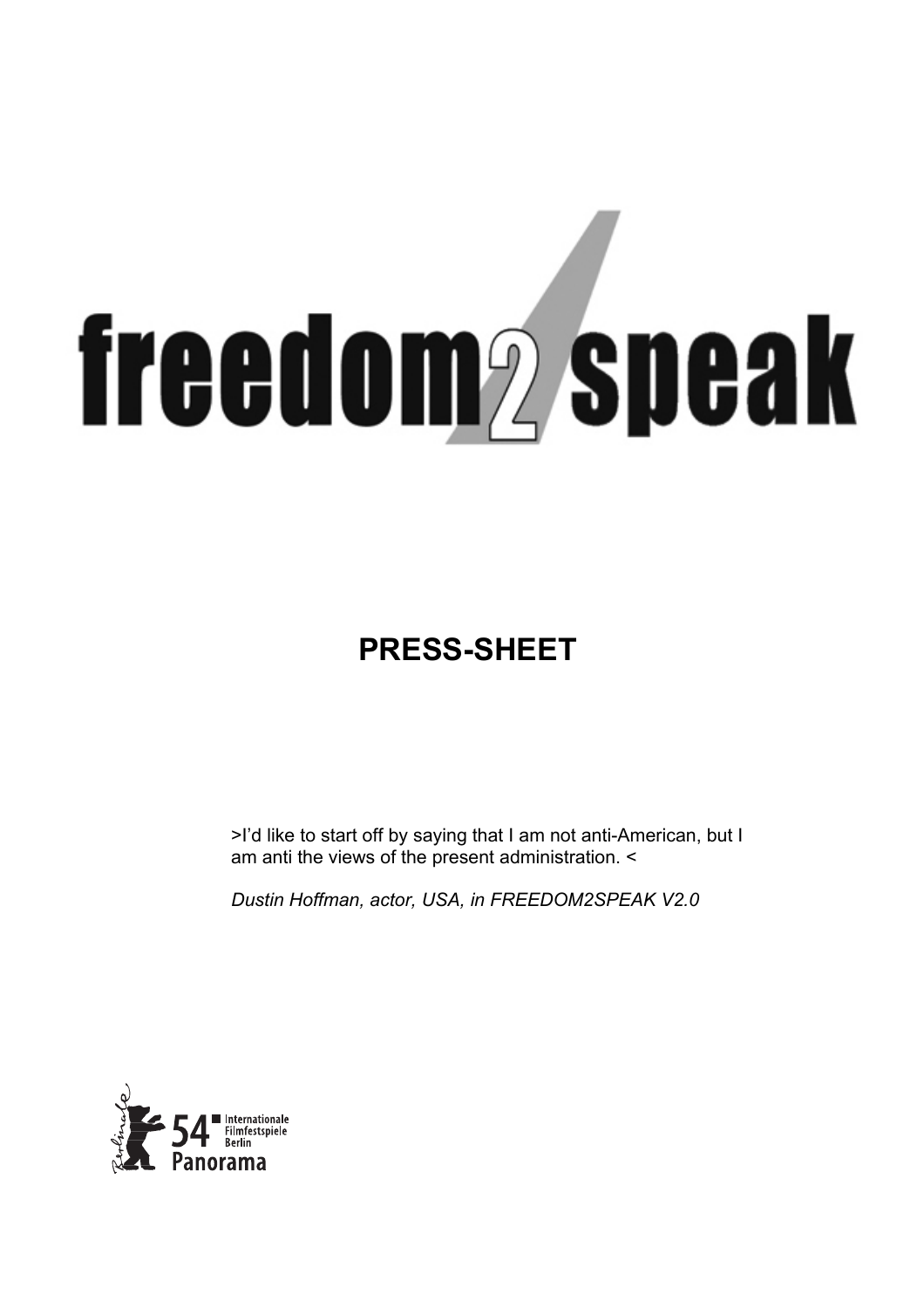

>I live in a great country – and they do usually ask questions. I'm praying that at some point the right people are going to step up and say: Are you sure that maybe before we go killing people, we should talk about it more.< *George Clooney, actor, USA, in FREEDOM2SPEAK V2.0* 

## **FREEDOM2SPEAK V2.0**

Germany, 2004, 60 min, DV Directors: Markus C.M. Schmidt, Brigitte Kramer, Christoph Gampl, Marc Meyer, Uwe Nagel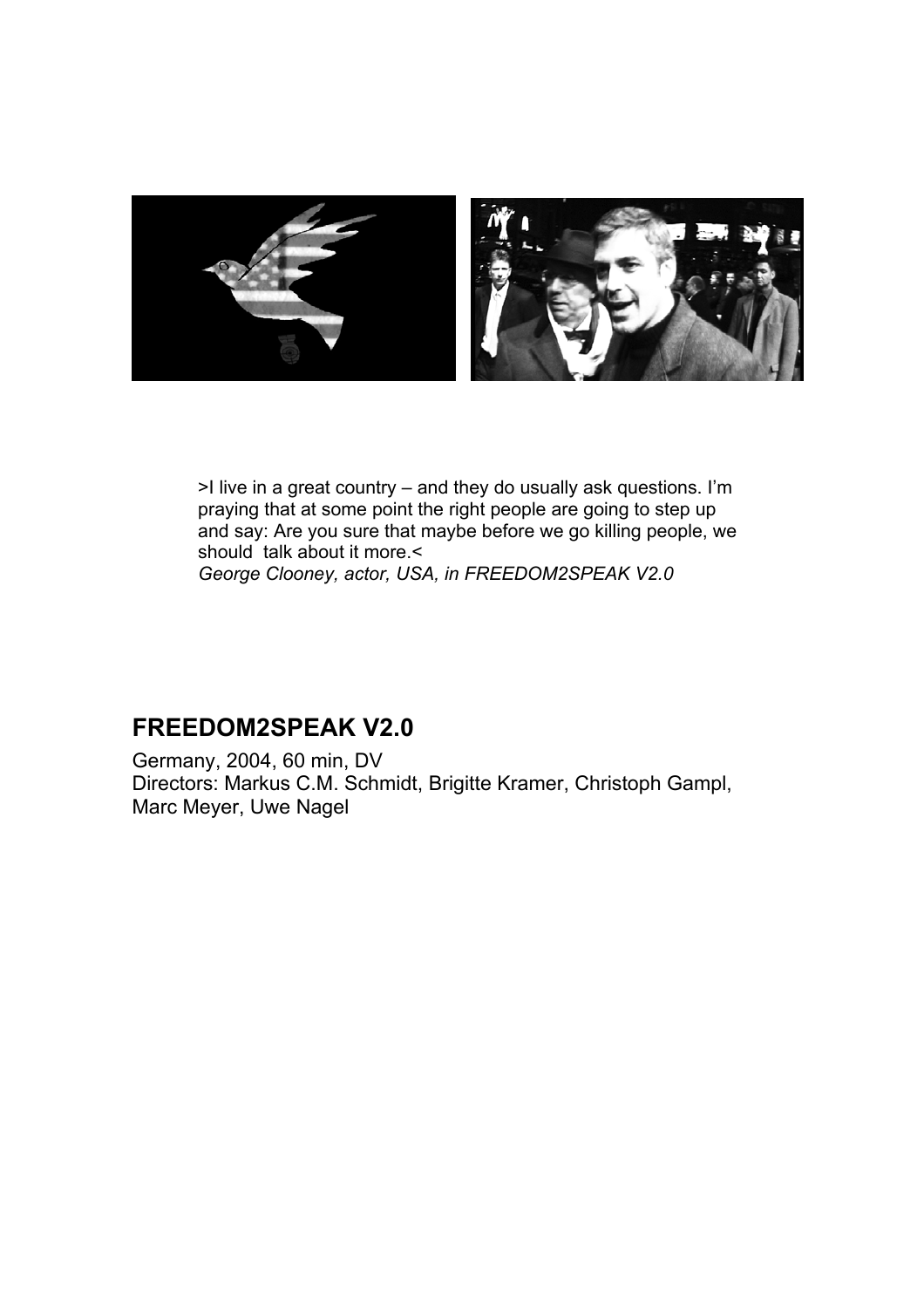

### **FREEDOM2SPEAK V2.0**

It all began at the Berlinale 2003, before the war in Iraq, and was continued at the film festivals in Istanbul and Cannes up, into the post-combat and on-going stages of the war. The group revolving around the filmmakers Markus C. M. Schmidt, Christoph Gampl, Brigitte Kramer, Marc Meyer and Uwe Nagel enables the film International community – from Abderrahmane Sissako to Volker Schlöndorff – to communicate their sense of helplessness.

>They tore down the statues and destroyed them with American tanks, but Saddam won't be defeated simply by destroying his statues or even by deposing him.< *Ahmed Baha Eddine Attia, producer, Tunisia, in FREEDOM2SPEAK V2.0* 

Today I think that this war, for such reasons, is impossible without conclusive evidence. It shouldn't happen. *Patrice Chéreau, director, France, in FREEDOM2SPEAK V2.0* 

If there's a war, I'm hopeful that the movie industry can offer people what they need in a time of war, maybe some relaxation.< *Jack Valenti, Chairman Motion Picture Association., USA, in FREEDOM2SPEAK V2.0*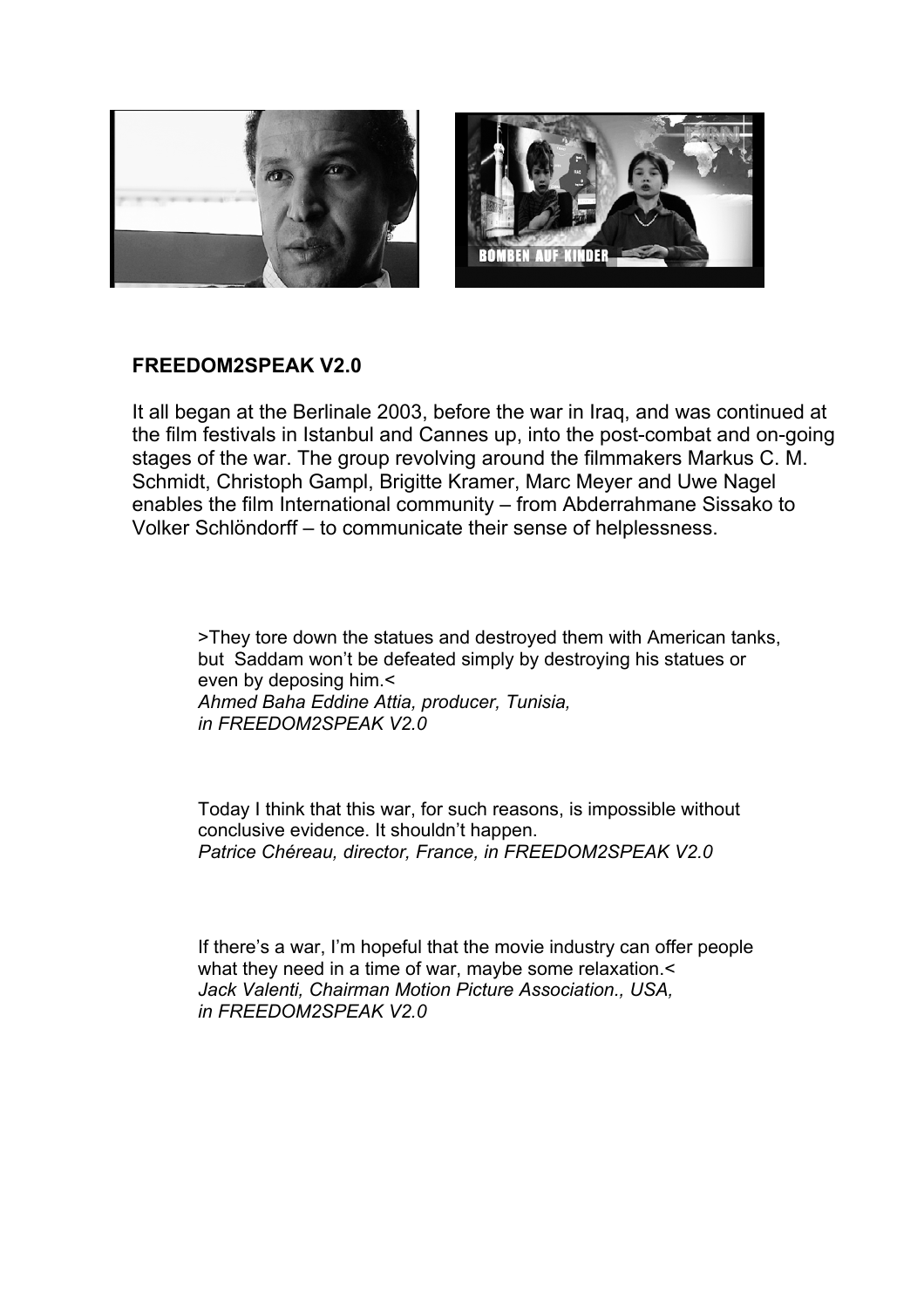### **FREEDOM2SPEAK V2.0 – SHORT SYNOPSIS**

How does war change our perception? How well can we detect media manipulation – how far do we accept it?

Interviews and short films from the film festivals in Berlin, Istanbul and Cannes comprise a controversial documentation of opinions and moods during the Iraq crisis in 2003. A documentary collage that exposes itself to the criticism of being manipulative, FREEDOM2SPEAK V2.0 gives filmmakers from around the world their say - Volker Schlöndorff, Abderrahmane Sissako, Minnie Driver, Romain Goupil, George Clooney, Udi Aloni, Andres Veiel, Martina Gedeck, Jack Valenti, Kutlug Ataman, Luc Picard, Dustin Hoffman, among many others.

### **FREEDOM2SPEAK V2.0 - SYNOPSIS**

February 2003 – Between Washington, D.C. and Baghdad, the Iraq crisis is about to escalate – In Berlin, it's the opening of the International Film Festival. 100 filmmakers decide to counter the widespread feeling of powerlessness under the label **freedom2speak**. From interviews and short films emerges a provocative documentation of moods and opinions in the face of a looming war.

March 2003 – In Baghdad, bombs are exploding – Istanbul sees the start of its Film Festival. Under the impression of emotionally charged images from the war, filmmakers and festival attendees argue over the reasons and consequences of American occupation in Iraq.

May 2003 – US President George W. Bush proclaims the end of the war – On the Croisette in Cannes, war supporters and opponents engage in controversial discussions: Politics, media and esthetics – how has war changed our perception? How well can we detect media manipulation – how far do we accept it?

A documentary collage that exposes itself to the criticism of being manipulative, FREEDOM2SPEAK V2.0 gives filmmakers from around the world their say - Volker Schlöndorff, Abderrahmane Sissako, Minnie Driver, Romain Goupil, George Clooney, Udi Aloni, John Hurt, François da Silva, Kutlug Ataman, Andres Veiel, Martina Gedeck, Jack Valenti, Fred Kelemen, Luc Picard, Dustin Hoffman, among many others.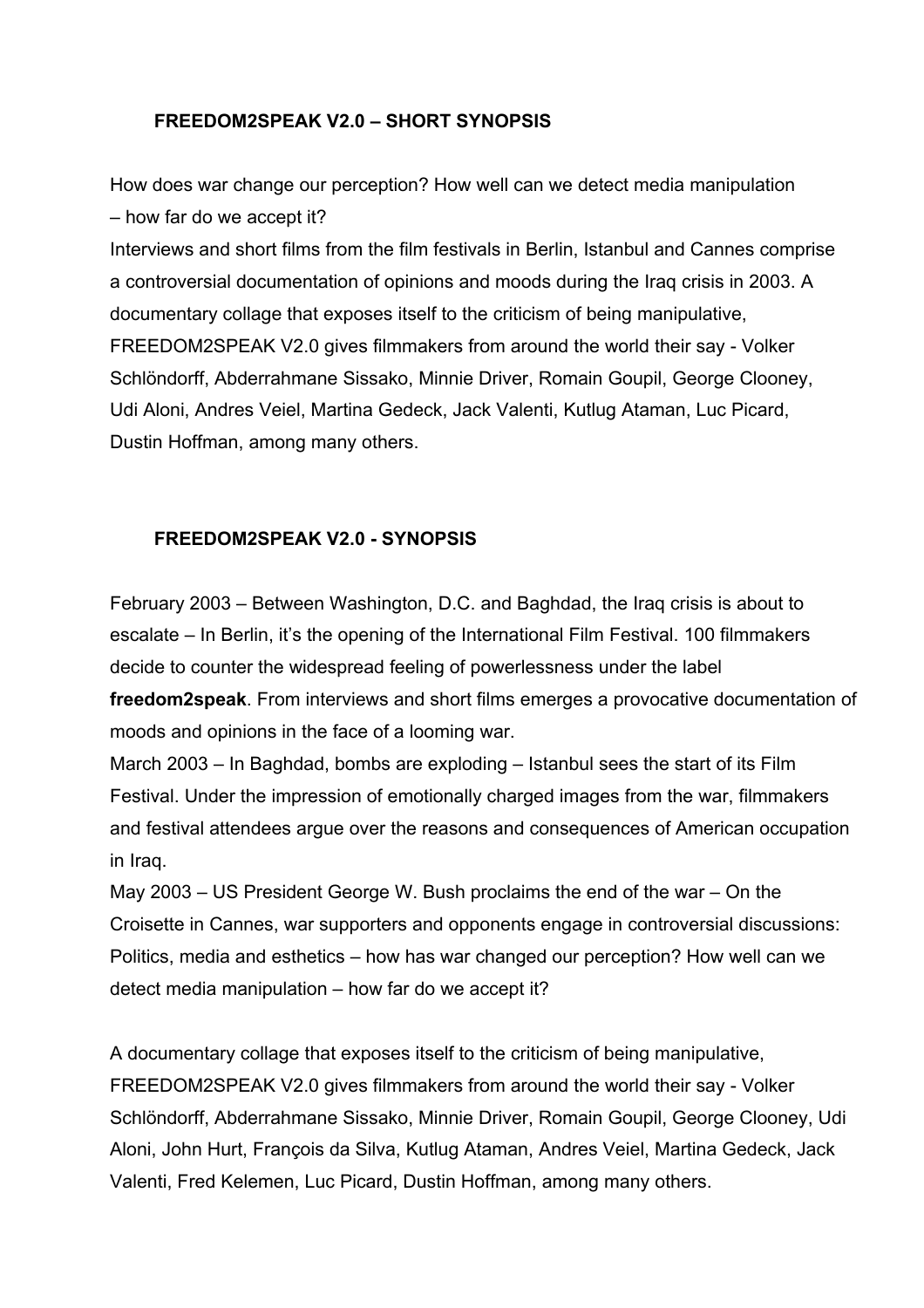

### **HISTORY**

### **freedom2speak on FREEDOM2SPEAK**

February 2003. The Iraq crisis is escalating: The US presents evidence that serves to justify a unilateral war. Worldwide public doubts and opposition are being ignored by the Bush Administration, as are United Nations attempts at negotiation and de-escalation. On her own authority, the US prepares a war that contradicts all democratic principles of the world community.

At the same time, the 53<sup>rd</sup> International Film Festival is opening in Berlin. Berlin filmmakers rally under the label **freedom2speak**, not ready to close their eyes to the explosive political developments for two weeks, during which the world is going to be radically changed by the Iraq crisis.

Uncertain where it will lead them, the filmmakers decide to act. With the Festival's support they interview celebrities – They install a speaker's corner in front of one of the Festival venues, where each and every Festival attendee can state their opinion to be recorded. Additionally, the filmmakers ask all colleagues to submit freestyle short films on the topic. In the course of the Berlinale, a small group of Berlin filmmakers develops into an international team working for a common goal.

The result is a 70-minute documentation, created within 12 days, with the support of more than 100 filmmakers, among them stars like George Clooney and John Hurt.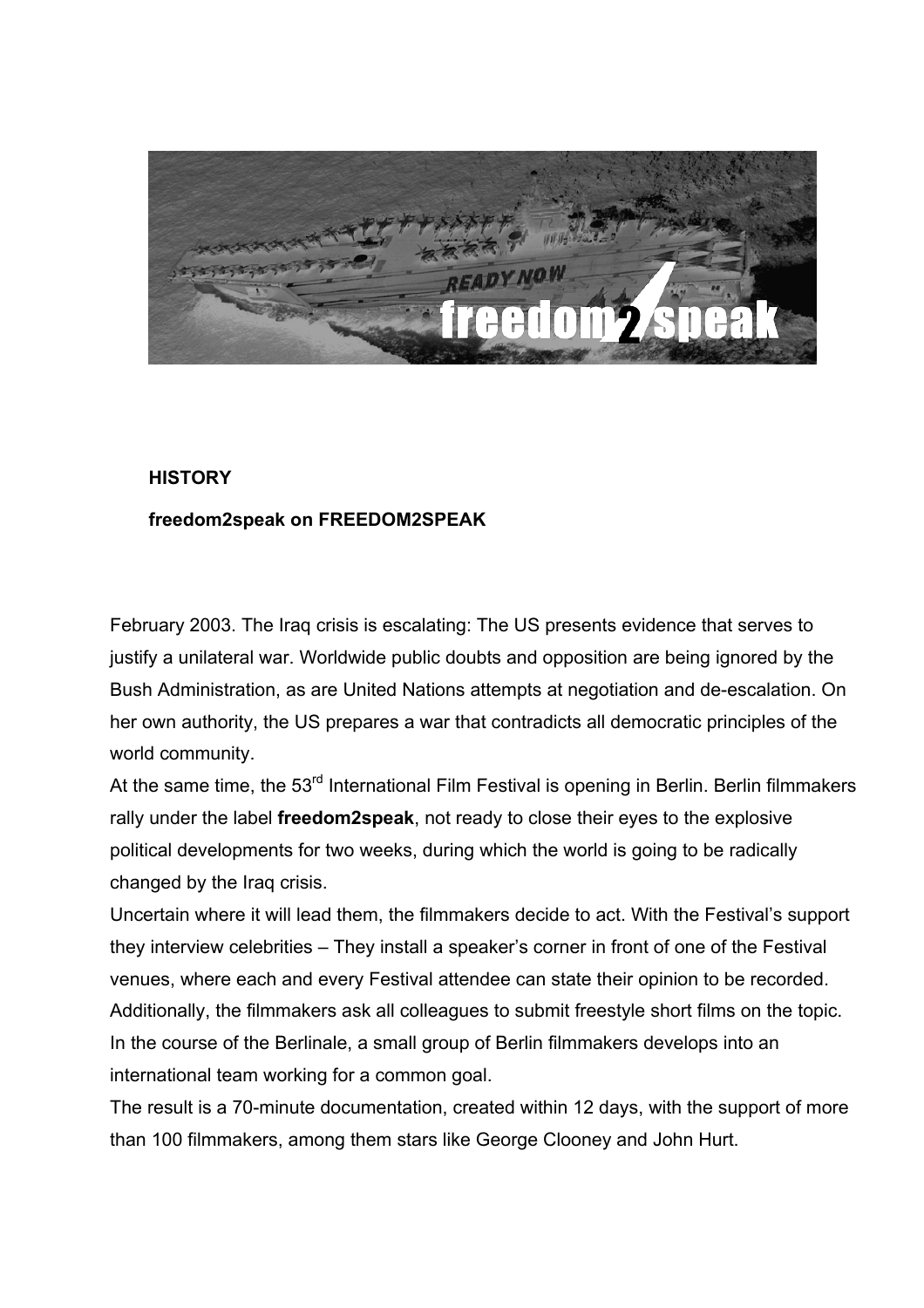**FREEDOM2SPEAK VERSION 1.0** is premiered on the Festival's last day, in a completely overcrowded theater. The feedback goes beyond all expectations. It proves there is a desire for a forum outside the established media and encourages the group to continue **freedom2speak**.

The next stations are the film festivals in Istanbul and Cannes. Iraq is defeated and occupied, the "post-war" is raging. Analysis of the consequences and significance of the war begins; Opinions are even more controversial than before. While Istanbul is dominated by the question of the power and origin of images from the war, Cannes is an arena of arguments between war supporters and opponents.

By the end of June, 18 hours of material have been submitted: Interviews, short films, news footage, and video clips. All motivated by the one question: How does this war change our image of the world?

Screening and editing this profusion of material becomes a Herculean task. How to fit which image? Who gets their freedom2speak, with which statement? How can the montage keep up with the pace of developments in Iraq?

By the end of December, *FREEDOM2SPEAK VERSION 2.0* is finished. 60 minutes of documentation, created in a window of time of 12 months, a controversial representation of moods and opinions of filmmakers by filmmakers, on media and manipulation and a war with no end in sight.